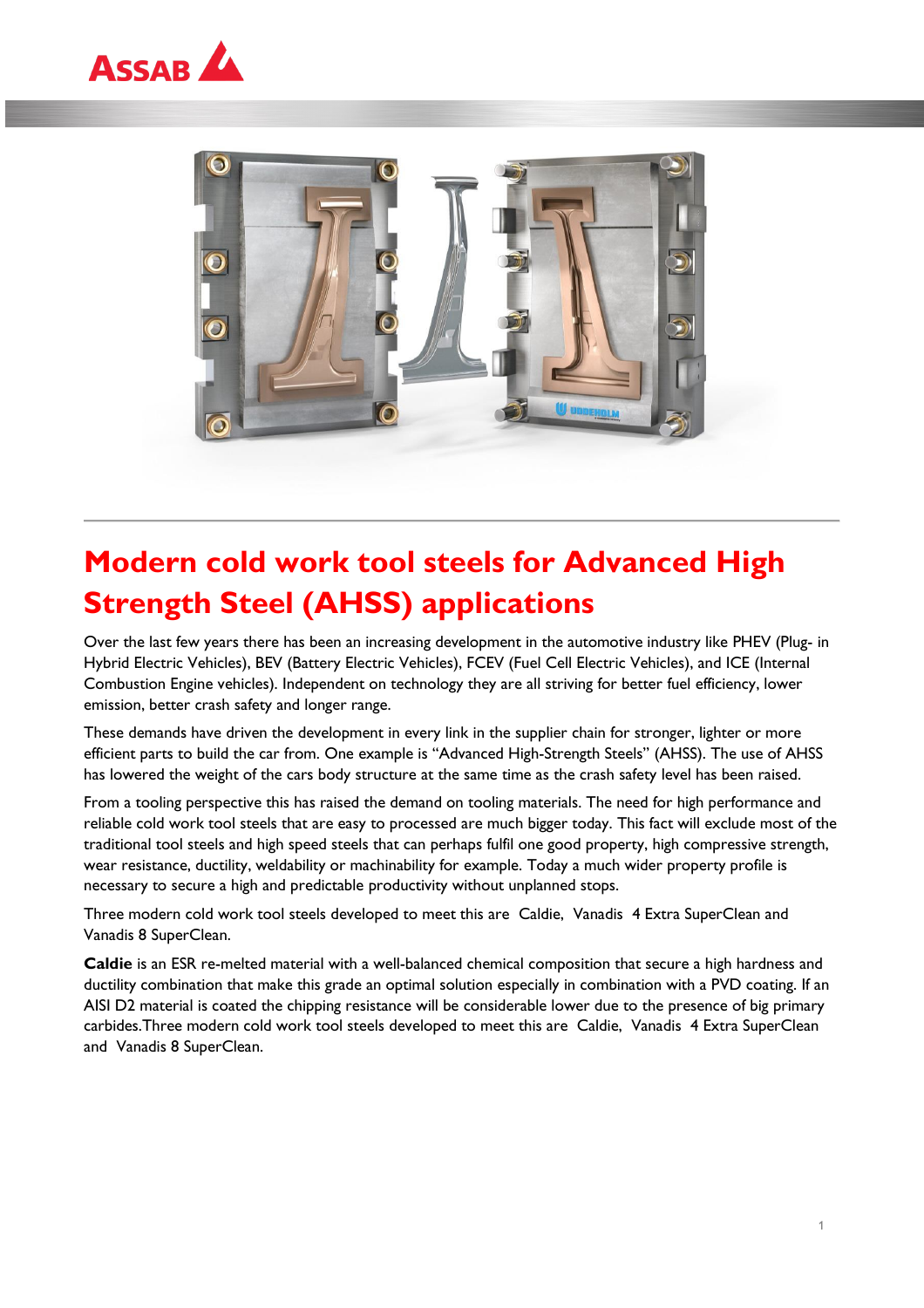



Caldie is often used in demanding forming and trimming operations of AHSS sheets in combination with a PVD coating. The dimensional stability is very high and there is no risk of hardness drop after PVD process. Another big advantage with this steel is that it can be welded without preheating. This makes it very useful in case of bigger tools that need to be welded due to design change as an example. Below is an example where Caldie has been coated with a duplex PVD coating from voestalpine eifeler coating GmbH for a trimming application.





*Trimming tool edges (upper photos) and cut sheet edges (lower photos) respectively after 100 000 cuts in sheet material CR1000Y1370T-CH, t=1.5 mm.*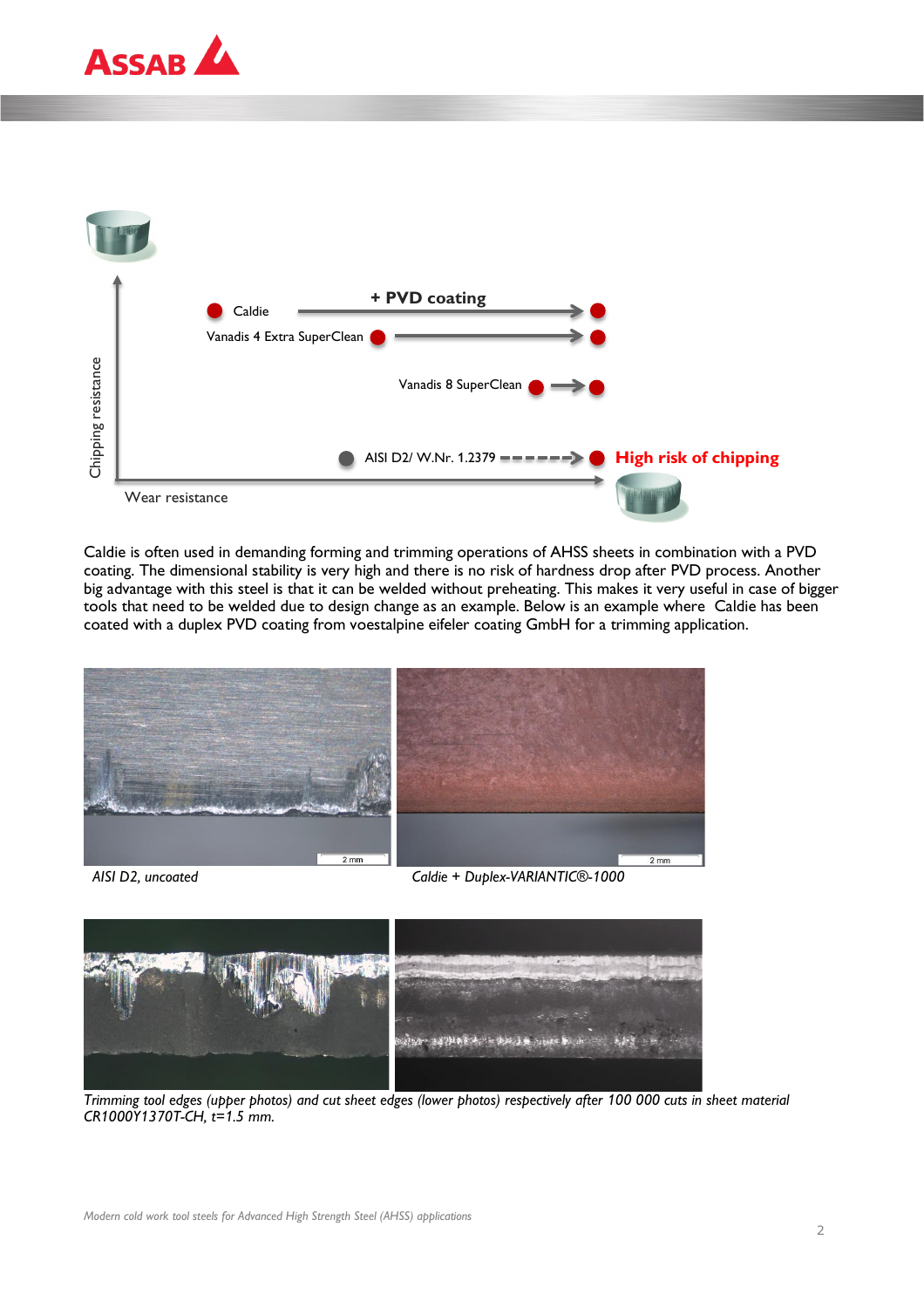

**Vanadis 4 Extra SuperClean** is a powder metallurgical steel with small and even distributed primary carbides that give an optimized balance between ductility and wear resistance. The small primary carbides in combination with high cleanliness secure this combination. This steel is the natural upgrade from Caldie if one looking for a better wear resistance without losing too much of chipping resistance. The reason can be that the tool cannot be coated or as a back-up wear resistance even if the coating wears off. Another benefit with Vanadis 4 Extra SuperClean can be the possibility to reach a higher compressive strength. The steel is typically used in demanding applications of AHSS.

**Vanadis 8 SuperClean** is based on the same technology as Vanadis 4 Extra SuperClean but with a property profile focusing on best wear resistance in combination with good ductility and machinability. This steel is for reliable long run production without unpleasant surprises. Maintenance is made easy with planned stops and less rework during maintenance.

Typically used in AHSS applications were highest wear resistance is needed.

All three tool steel grades are especially developed for demanding cold work AHSS applications where the combination chipping and wear resistance is critical, therefore the property profiles are more optimized for this.

A conventional tool steel as AISI D2 has bigger primary carbide streaks that will act as stress raisers. In this case it doesn't help with a better tool surface finish to increase the tool performance significantly. The "defect" is already created inside the steel. A crack is easily initiated and propagated through the carbide streaks when applying high loads and thus the tool life will be short and unpredictable.



A conventional tool steel as AISI D2 has bigger primary carbide streaks that will act as stress raisers. In this case it doesn't help with a better tool surface finish to increase the tool performance significantly. The "defect" is already created inside the steel. A crack is easily initiated and propagated through the carbide streaks when applying high loads and thus the tool life will be short and unpredictable.